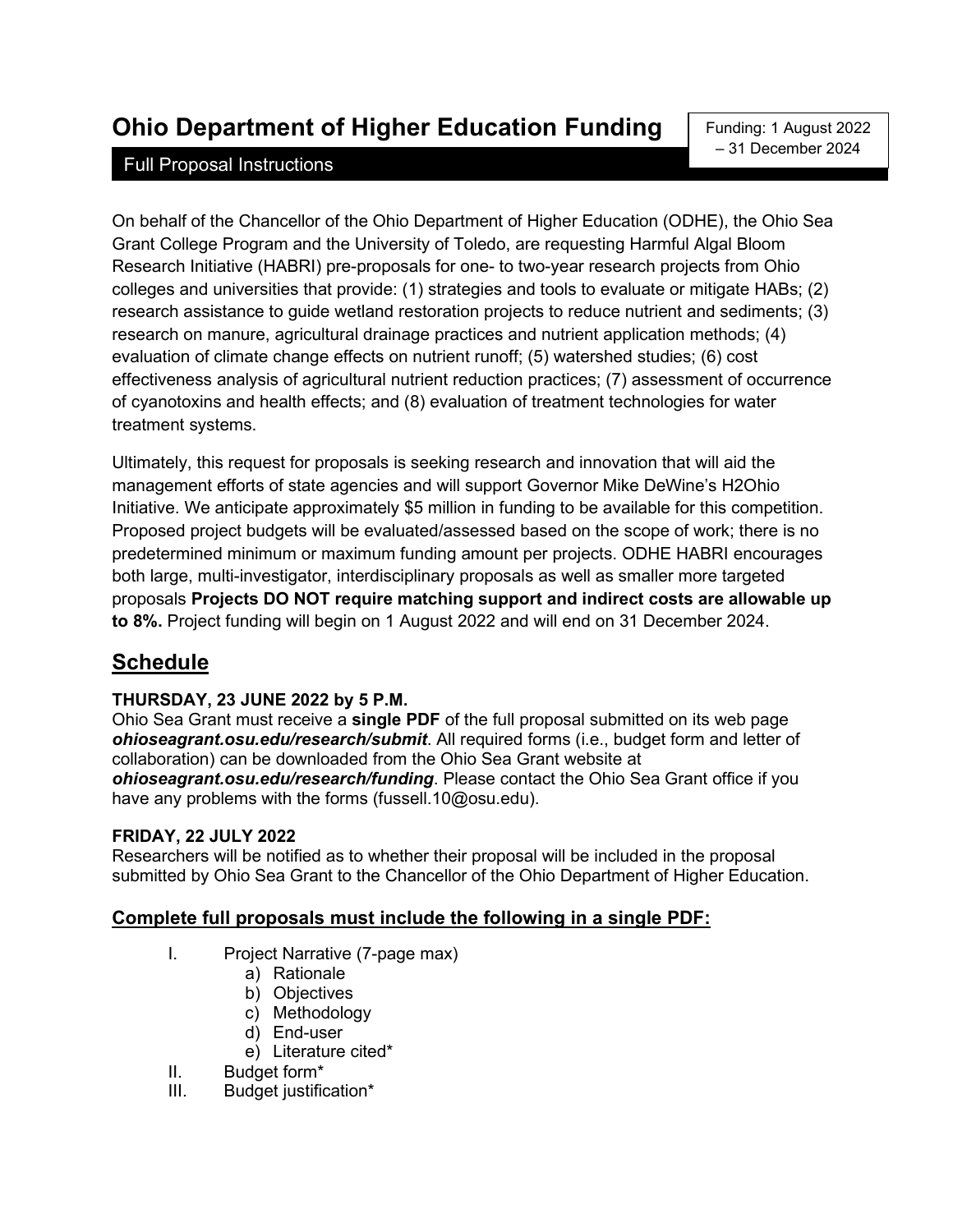- IV. A two-page curriculum vita for each investigator/project member\*
- V. Letter(s) of Collaboration (if needed)\*
- VI. Your university's indirect cost rate agreement if you are not from OSU\*<br>VII. University approval of your application (Subrecipient Letter of Intent for
- University approval of your application (Subrecipient Letter of Intent form if not an OSU PI)\*

#### *\* Not included in page limit*

#### **I. Project Narrative**

The maximum length for the narrative is *7 pages*. The length requirement includes tables, figures, and images. Pages can be either single- or double-spaced. Please use 11 or 12-point Times New Roman or an equivalent serif typeface with 1-inch margins and include page numbers. Additional pages will not be considered.

The project narrative, as highlighted above, must include the following subsections: (a) rationale, (b) objectives, (c) methodology, (d) end-users, and (e) literature cited (not included in page limit). A description of the required contents of each subsection is provided below.

#### *Included in project narrative 7-page limit:*

- a) **Rationale:** Provide a description of the novelty of the proposed research, background information, and identify related work and how this effort relates to or builds upon on this work. Additionally, describe how the proposed project addresses one or more of the OEPA, ODNR, ODH, LEPF and ODA research priorities and anticipated benefits to resource managers. This section should focus more on need, not historical background surrounding the HABs issue.
- b) **Objectives:** The objectives should clearly state what the investigator intends to do and/or produce. Measurable, hypothesis-based objectives are typically preferred. This section should make a connection between the outcomes of the proposed research and agencies and/or stakeholders. Specifically, how might this work support of Ohio industry, commerce, and business (e.g., water treatment plants, agricultural producers, health care providers, etc.).
- c) **Methodology:** Outline the methods, approaches, and techniques that will be used to meet the stated objectives/outcomes. The investigator should demonstrate the technical qualities of the proposed approach with enough detail that the review panel can adequately assess the features of the proposed work. Be sure to describe any collaboration between universities and the public and/or private sector. Please include specific information on why you chose the method you selected, how many sites/replicates will be collected, project location, how the data will be collected, etc. Additionally, please include a timeline or schedule for the project in a format of your choosing.
- d) **End-Users:** Describe how the proposed research and/or product innovation, development, and commercialization will include consultation with Ohio business/industry or state and local public entities and agencies. If applicable, discuss to what degree were end users or potential users brought into the planning of the activity, will be brought into the execution of the activity, or will be kept appraised of progress and results.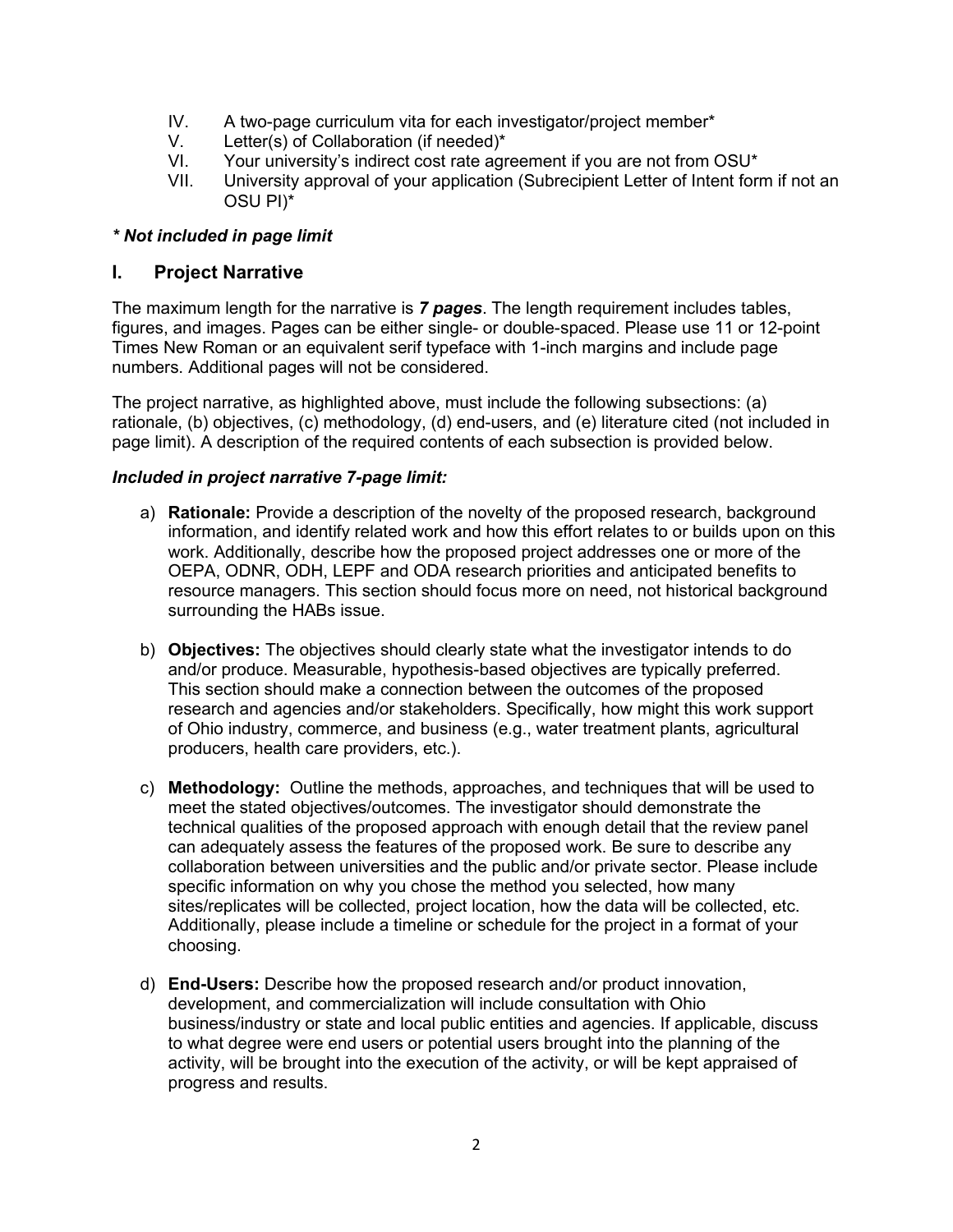e) **Literature Cited:** References are required if cited in the text of the proposal; citation of literature is essential to establish the familiarity and expertise of the project leader(s) to the subject in the proposal. Include full citation: name of authors, title, and location in the literature. This section is not included in the 7-page limit.

#### **II. Budget Form:**

A budget form is required for each year of the project **AND** a summary budget combining all years. Itemized budget forms are also required for each subaward on the project. The budget form is available on Ohio Sea Grant's website (*[ohioseagrant.osu.edu/research/funding](http://ohioseagrant.osu.edu/research/funding)*). See specific budget instructions at the end of this document. **Match is NOT required for this proposal. Indirect costs are allowable to a maximum of 8% MTDC.** 

#### **III. Budget Justification:**

Your budget justification should specifically address, using line headers from the required budget form.

#### **IV. Curriculum Vitae**

The maximum length is two pages for each investigator, co-investigator, and collaborator. Each vita must contain the investigator's complete address, telephone number, and e-mail address. Beyond this, we are quite flexible and want the investigator to include the information that is most relevant to this funding opportunity. A listing of current research support that is closely related to the project is a good idea. Listings of current and past positions held and honors are also often helpful. Publications written by the investigator, especially those that are peer reviewed and related to the research project proposed should be listed.

#### **VI. Letter of Collaboration**

This funding opportunity is no longer requiring letters of support. We have replaced the support letters with a "Letter of Collaboration". Please have project partners and/or other entities providing you with resources (i.e., land access, equipment, other expertise needed to complete project) complete the Letter of Collaboration form found on our website (*[ohioseagrant.osu.edu/research/funding\)](http://ohioseagrant.osu.edu/research/funding).* Instructions are included at the bottom of the form. These letters should be then sent back to the PI to be included in the project submission. Please note that these forms are not required but will be helpful when assessing project partnerships and feasibility of the proposed work.

#### **VII. Indirect Cost Rate Agreement**

If you are a non-OSU principal investigator, please include your university's indirect cost rate agreement form with your submission.

#### **VIII. University Approval**

Proposals submitted at the full proposal stage need to show approval of your proposed work and budget by your university with appropriate authorized signatures. If the proposal PI is not affiliated with Ohio State University (OSU), please complete the form "Subrecipient Letter of Intent" available on Ohio Sea Grant's webpage (*[ohioseagrant.osu.edu/research/funding](http://ohioseagrant.osu.edu/research/funding)*) and obtain the appropriate signatures. If the proposal PI is affiliated with OSU, please attach a completed copy of the university's ePA-005 form.